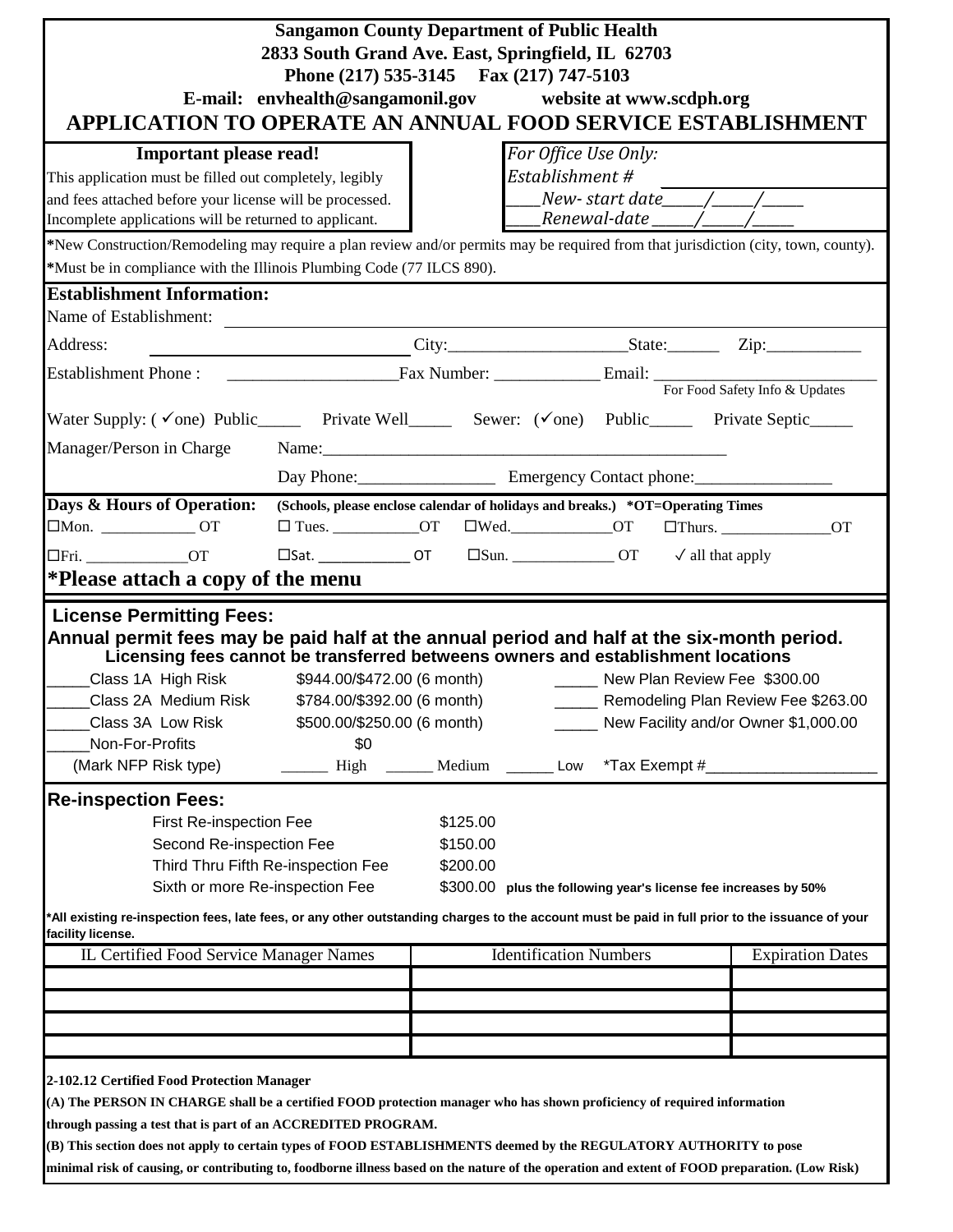| <b>Owner Information:</b>                                                                           |                                                      |                                                                                                               |                                                                                                                                                                                                                                |     |  |  |  |  |
|-----------------------------------------------------------------------------------------------------|------------------------------------------------------|---------------------------------------------------------------------------------------------------------------|--------------------------------------------------------------------------------------------------------------------------------------------------------------------------------------------------------------------------------|-----|--|--|--|--|
| Owner(s) Name:                                                                                      |                                                      |                                                                                                               |                                                                                                                                                                                                                                |     |  |  |  |  |
| Owner(s) Address:                                                                                   |                                                      |                                                                                                               |                                                                                                                                                                                                                                |     |  |  |  |  |
|                                                                                                     |                                                      | City                                                                                                          | State                                                                                                                                                                                                                          | Zip |  |  |  |  |
| *Corporation/LLP Name:                                                                              |                                                      |                                                                                                               |                                                                                                                                                                                                                                |     |  |  |  |  |
|                                                                                                     |                                                      | City                                                                                                          | <b>State</b>                                                                                                                                                                                                                   | Zip |  |  |  |  |
|                                                                                                     |                                                      | *Please attach Articles of Incorporation and Certificate of Good Standing.                                    |                                                                                                                                                                                                                                |     |  |  |  |  |
| Registered Agent & Address:                                                                         |                                                      | City                                                                                                          | State                                                                                                                                                                                                                          | Zip |  |  |  |  |
| <b>Contact Phone Numbers:</b>                                                                       |                                                      | Day Phone: Night phone:                                                                                       |                                                                                                                                                                                                                                |     |  |  |  |  |
| Fax Number:                                                                                         | <u> 1990 - Jan Barbara Barbara, maskin politik (</u> |                                                                                                               |                                                                                                                                                                                                                                |     |  |  |  |  |
|                                                                                                     |                                                      | *If you wish to receive a copy of your establishment's inspection report automatically                        |                                                                                                                                                                                                                                |     |  |  |  |  |
|                                                                                                     |                                                      | via email please provide it below.                                                                            |                                                                                                                                                                                                                                |     |  |  |  |  |
| Email:                                                                                              |                                                      | <b>Service Service</b>                                                                                        |                                                                                                                                                                                                                                |     |  |  |  |  |
|                                                                                                     |                                                      |                                                                                                               |                                                                                                                                                                                                                                |     |  |  |  |  |
| <b>Mailing/Billing Information:</b>                                                                 |                                                      |                                                                                                               |                                                                                                                                                                                                                                |     |  |  |  |  |
|                                                                                                     |                                                      | Below is the address that all of the mailings/billings from Sangamon County Department of Public Health       |                                                                                                                                                                                                                                |     |  |  |  |  |
|                                                                                                     |                                                      | will be sent. It is my responsibility to notify SCDPH if at anytime this address changes.                     |                                                                                                                                                                                                                                |     |  |  |  |  |
|                                                                                                     |                                                      |                                                                                                               |                                                                                                                                                                                                                                |     |  |  |  |  |
|                                                                                                     | initials of person filling out form                  |                                                                                                               |                                                                                                                                                                                                                                |     |  |  |  |  |
| Name of Person responsible for receiving billings & mailings:                                       |                                                      |                                                                                                               |                                                                                                                                                                                                                                |     |  |  |  |  |
| Corporation Name (if applicable)                                                                    |                                                      |                                                                                                               |                                                                                                                                                                                                                                |     |  |  |  |  |
| Mailing/Billing Address:                                                                            | <u> 1980 - Andrea Andrew Maria (h. 1980).</u>        |                                                                                                               |                                                                                                                                                                                                                                |     |  |  |  |  |
|                                                                                                     |                                                      | City                                                                                                          | State                                                                                                                                                                                                                          | Zip |  |  |  |  |
| Phone Number:                                                                                       |                                                      | Billing Email:                                                                                                |                                                                                                                                                                                                                                |     |  |  |  |  |
| Late Fees:                                                                                          |                                                      |                                                                                                               |                                                                                                                                                                                                                                |     |  |  |  |  |
|                                                                                                     |                                                      | 1. Permit holders who are late paying their annual fee(s) or are late completing a new application for        |                                                                                                                                                                                                                                |     |  |  |  |  |
| renewal shall be subject to a \$100 late fee.                                                       |                                                      |                                                                                                               |                                                                                                                                                                                                                                |     |  |  |  |  |
|                                                                                                     |                                                      | 2. Unpaid food establishment permit or license with fees and/or late fees 30 days past                        |                                                                                                                                                                                                                                |     |  |  |  |  |
|                                                                                                     |                                                      | applicable payment due dates may be subject to suspension by the Board of Health.                             |                                                                                                                                                                                                                                |     |  |  |  |  |
| I understand that if I do not pay my license fee or complete my application by the due date, I will |                                                      |                                                                                                               |                                                                                                                                                                                                                                |     |  |  |  |  |
| be assessed a \$100 late fee and any unpaid fees 30 days past due may result in license suspension  |                                                      |                                                                                                               |                                                                                                                                                                                                                                |     |  |  |  |  |
| _____ initials of person filling out form                                                           |                                                      |                                                                                                               |                                                                                                                                                                                                                                |     |  |  |  |  |
|                                                                                                     |                                                      |                                                                                                               |                                                                                                                                                                                                                                |     |  |  |  |  |
|                                                                                                     |                                                      | By signing this application you are stating that all of the information on the front and back of this form is |                                                                                                                                                                                                                                |     |  |  |  |  |
|                                                                                                     |                                                      | true and correct, and that if there are any changes to this information you are responsible for notifying the |                                                                                                                                                                                                                                |     |  |  |  |  |
|                                                                                                     |                                                      | the Sangamon County Department of Public Health of the changes in a timely manner.                            |                                                                                                                                                                                                                                |     |  |  |  |  |
|                                                                                                     |                                                      |                                                                                                               | Date and the contract of the contract of the contract of the contract of the contract of the contract of the contract of the contract of the contract of the contract of the contract of the contract of the contract of the c |     |  |  |  |  |
|                                                                                                     |                                                      | <b>For Official Use Only</b>                                                                                  |                                                                                                                                                                                                                                |     |  |  |  |  |
|                                                                                                     |                                                      |                                                                                                               |                                                                                                                                                                                                                                |     |  |  |  |  |
|                                                                                                     |                                                      |                                                                                                               |                                                                                                                                                                                                                                |     |  |  |  |  |
|                                                                                                     |                                                      |                                                                                                               | $12/2/21$ JK                                                                                                                                                                                                                   |     |  |  |  |  |